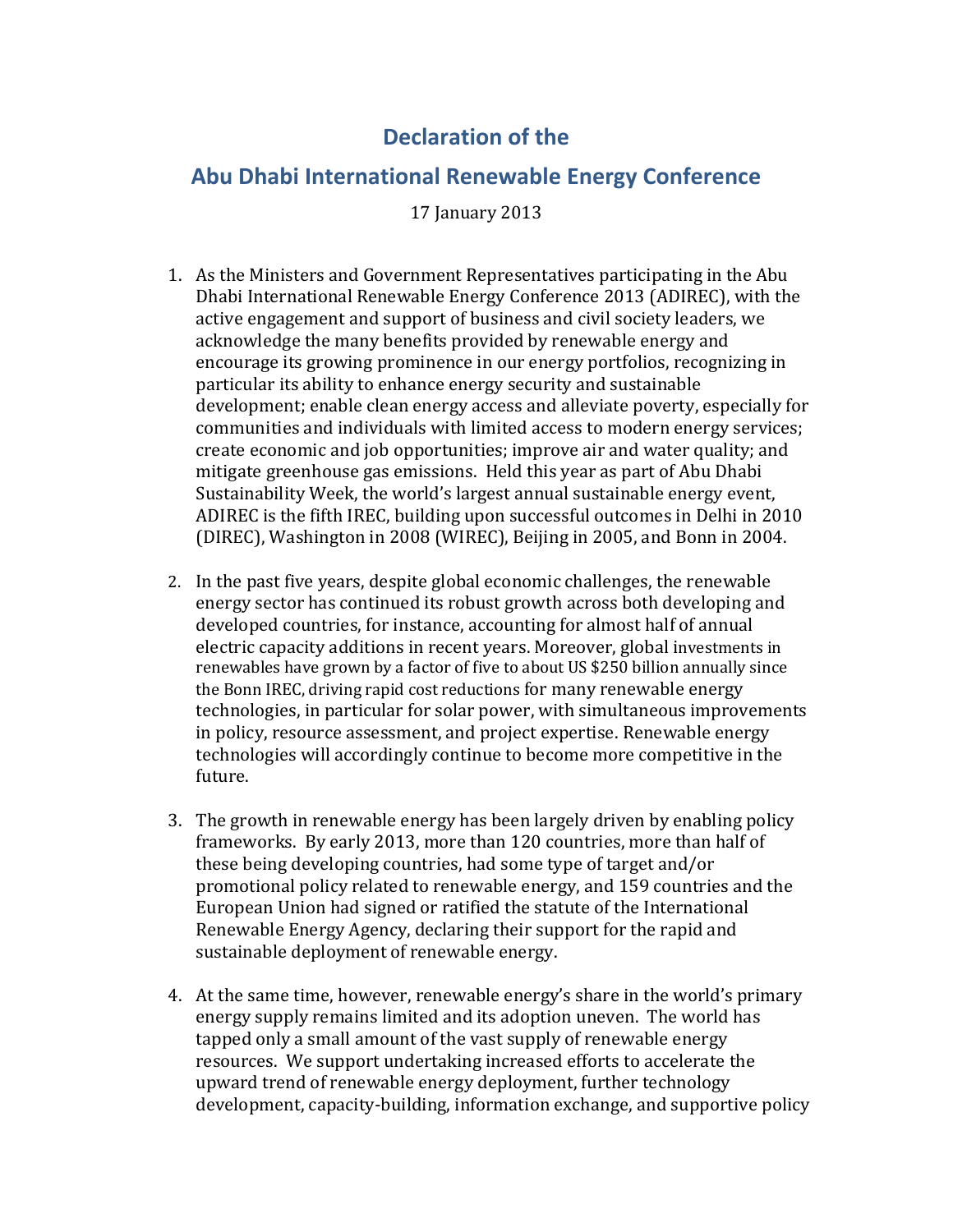and regulatory frameworks, with a view to mobilizing large-scale private investment. We also support the better integration of environmental and social externalities in energy prices and planning, leveling the playing field among energy sources.

- 5. Deploying renewable energy to enable universal access to modern energy services remains a central priority. Depending on the energy source in question (electricity for lighting, modern cooking fuel, etc.), anywhere between 1.4 billion and 2.7 billion people lack modern energy services. Renewable energy can meet this challenge in an economically, environmentally and socially sustainable manner that underpins many of the Millennium Development Goals (MDGs). We welcome the focus that the Rio+20 Earth Summit brought to sustainable energy, and believe that this focus should be reflected in the new Sustainable Development Goals (SDGs) under development during 2013.
- 6. We similarly welcome the Secretary General's Sustainable Energy for All initiative and will continue to pursue its combined goals of providing access to modern energy services for all, doubling the share of renewable energy, and doubling energy efficiency by 2030.
- 7. We support the unanimous declaration by the UN General Assembly designating 2014-2024 as the United Nations Decade of Sustainable Energy for All. We underscore the importance of energy to sustainable development and the need for increased use of renewable sources of energy, energy efficiency, and the sustainable use of traditional energy resources.
- 8. We moreover warmly welcome the formal establishment and expansion of the International Renewable Energy Agency (IRENA), headquartered in Abu Dhabi. IRENA will be a major force in promoting renewable energy technologies worldwide. We call on governments to support IRENA's growth, to draw on its expertise, and to enhance its effectiveness by encouraging other national and international bodies to work together with it.
- 9. We recognize that consistent and sustained government policies can and do have a favorable impact on technology development, greatly enabling the virtuous cycle of cost reductions through economies of scale leading to greater market expansion. We therefore welcome the initiative of IRENA and the International Energy Agency to catalogue the supportive frameworks, procurement policies, and affordable long-term finance facilities that are driving the increased uptake of renewable energy globally. We further welcome the collaboration between IRENA and the Renewable Energy Policy Network for the 21st Century (REN21) on collection of streamlined renewable energy data globally, and we encourage further policy development and best practice sharing. The integration and mainstreaming of renewable energy into national sustainable development strategies for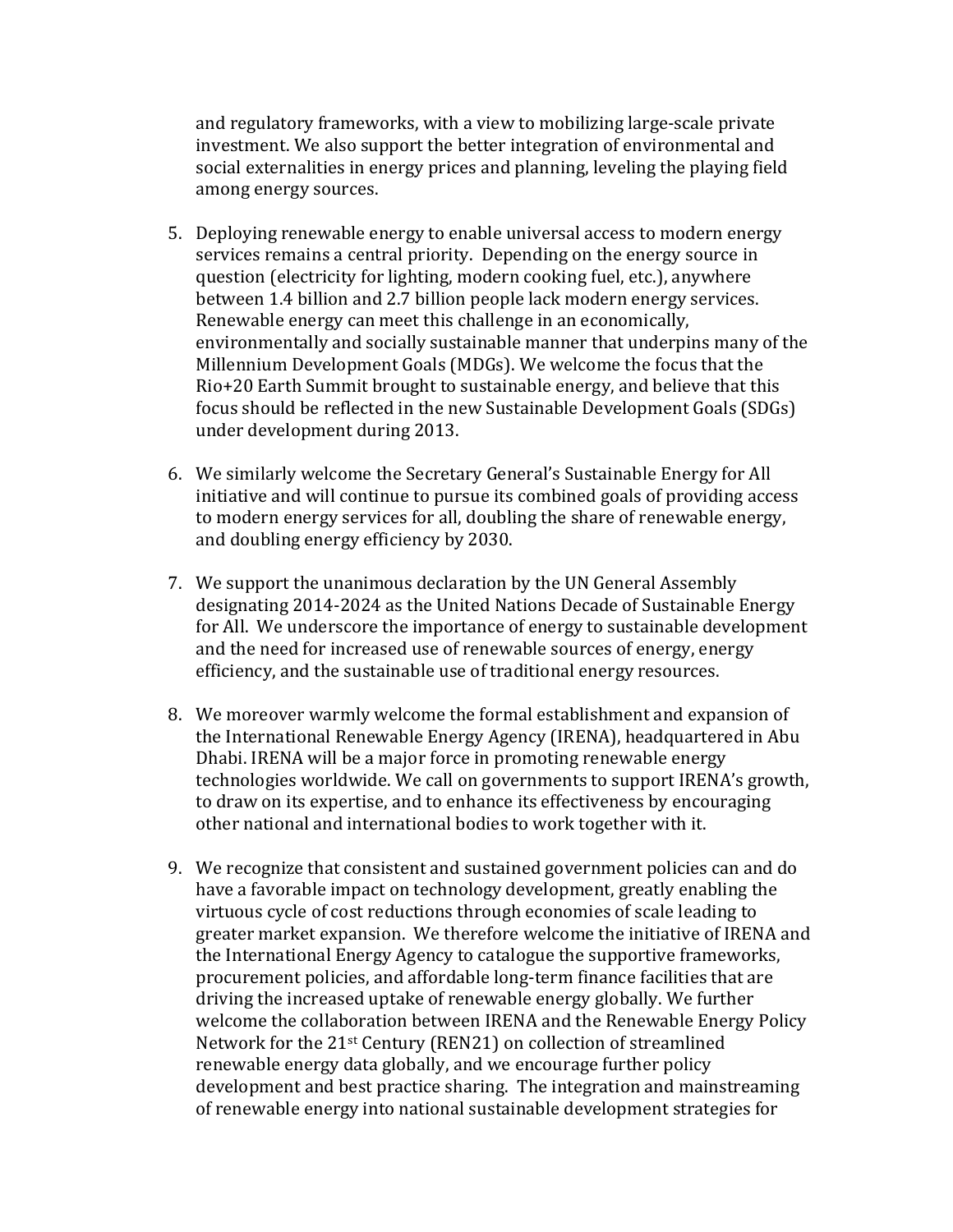poverty reduction, agriculture, education, health and family welfare will additionally provide opportunities for scaling-up.

- 10. We further recognize that public funds are instrumental in supporting renewable energy, as well as leveraging and incentivizing large-scale private investment in renewable energy through, for example, guarantees, risksharing, buying-down interest, etc. In addition to bilateral support and multilateral financial institutions, such as the World Bank Group, funding for climate change mitigation, inter alia through the Green Climate Fund and the Financial Mechanisms of the United Nations Framework Convention on Climate Change (UNFCCC), can and should play a major role in advancing renewable energy.
- 11. We urge cooperative international action to strengthen human and institutional capacities in developing countries, stressing the importance of IRENA as the leading global intergovernmental platform for international cooperation and noting the role of such universities as Masdar Institute, which are designed to foster world-class technical talent in developing countries. Long-term strategies for capacity building are required for policy analysis and technology assessment, supporting development of technologies and related skills in sourcing, marketing, installing, operating, maintaining, and serving renewable energy equipment and in the sharing of best practices.
- 12. As a focus of international cooperation, we reaffirm the importance of research, development and deployment (RD&D) investments, diffusion of technology, and data exchange, in order to drive more cost-effective and advanced energy technologies.
- 13. We also note the critical role of accurate resource assessment in reducing renewable energy costs and deployment risks, and we encourage countries, the private sector, and research institutions to participate in the global renewable energy atlas, IRENA's public tool that emerged under the Clean Energy Ministerial.
- 14. ADIREC is the first International Renewable Energy Conference in the Middle East. We welcome the significant investments that have been made in this region to advance renewable energy, including through large-scale infrastructure and a growing RD&D capability, and we support future substantial investments in them. We also welcome the confluence of clean energy and water events at Abu Dhabi Sustainability Week as a signal of the central role that renewable energy is now playing in the region, and a recognition of the growing importance of the water-energy nexus both regionally and globally. We recognize that water and energy are mutually dependent resources, and that sustainable management of one requires consideration of the other. We urge policymakers and resource managers to